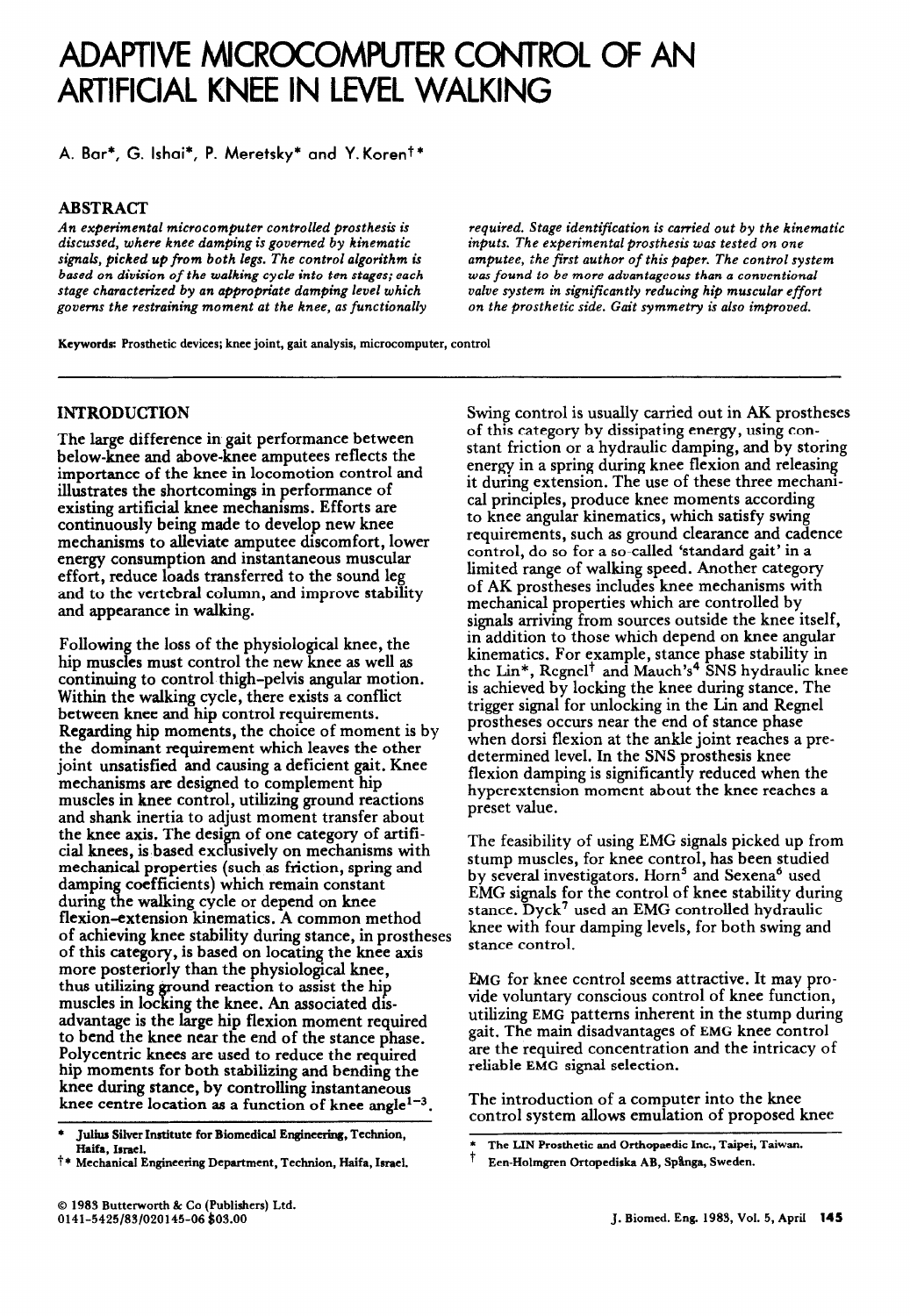### **Microcomputer** *control of* artificial *knee: A. Bar et al.*

designs and control concepts without having to develop hardware. Furthermore, the use of a microcomputer in future commercial prostheses will make possible an increase in the number of feedback signals. It will also be practical to apply control strategies which adapt knee moments to the varying functional gait requirements. Radcliffe<sup>8</sup> developed an AK prostheses which utilizes a minicomputer to govern a servo valve which regulates a hydraulic knee damper. Knee locking was triggered by the cessation of extension angular velocity and unlocking was voluntarily achieved by a hip flexion moment greater than a preset value. The use of hip flexion moment as a control signal for knee stability, allows conscious timing control of knee unlocking in unexpected situations during gait, or in intricate activities such as descending stairs, as well as automatic triggering of knee unlocking during 'standard gait'. Flowers<sup>9</sup> developed two computer controlled knee prostheses. In one system, swing and stance control were effected via an electro-hydraulic actuator. The second utilized a magnetic practical brake. These systems were used to evaluate the following control concepts: (a) The control of knee damping via myoelectric activity of a residual muscle of the stump, (b) application of predetermined knee moment characteristics as function of knee angular kinematics, and (c) duplication of the angular position pattern of normal knee during stance phase<sup>10</sup>. The two latter control concepts could have been suitable for purely cyclic gait; nevertheless, it seems that as walking is not strictly repetitive, knee control should be related, in addition to knee angle, to other variables reflecting instantaneous required function of the prosthetic leg as a whole.

Drawbacks still exist in the reviewed methods of knee control mainly because of the difficulty in adapting knee moments to the instantaneous functional requirement of the prosthetic leg during the whole walking cycle. The problems are: 1) difficulty in identifying control signals which charac terize an instantaneous kinematic state of the locomotor system, 2) dynamically altering the mechanical properties of the artificial knee.

The aims of the present work were:

- (a) to define the major functional requirements of the prosthetic knee during the whole walking cycle;
- (b) to identify measurable kinematic variables which may be related to, and thus characterize, the instantaneous functional requirements;
- (c) to develop an experimental prosthesis which employs these variables as control signals to govern knee moment via a microcomputer.
- (d) to evaluate the developed system vis a vis conventional prostheses.

# THE EXPERIMENTAL PROSTHESIS

A control-system, was designed in this particular case to improve knee performance in level walking,

fulfilling both stance phase requirements, i.e. knee stability, controlled rate of knee flexion, free forward swinging of the stump as well as swing requirements, i.e. ground clearance and swing duration control. These requirements should be satisfied to minimize both exertion of hip muscles and 'compensatory movements' of the trunk and sound leg.

The assembled prosthesis is shown in *Figure 1* and a block diagram describing the operation of the control system is depicted in *Figure 2. Knee* flexion - extension - resisting moment is supplied by a microcomputer controlled hydraulic damper, according to kinematic signals, picked up from both legs. The knee mechanism is based on a commer cially available four-bar prosthesis (OHC, a product of USMC) comprising a Dyna-Plex damper with an extension spring. The damper's needle valve has been replaced by a specially developed digital valve,



Figure **1** An amputee **wearing the experimental prosthesis.**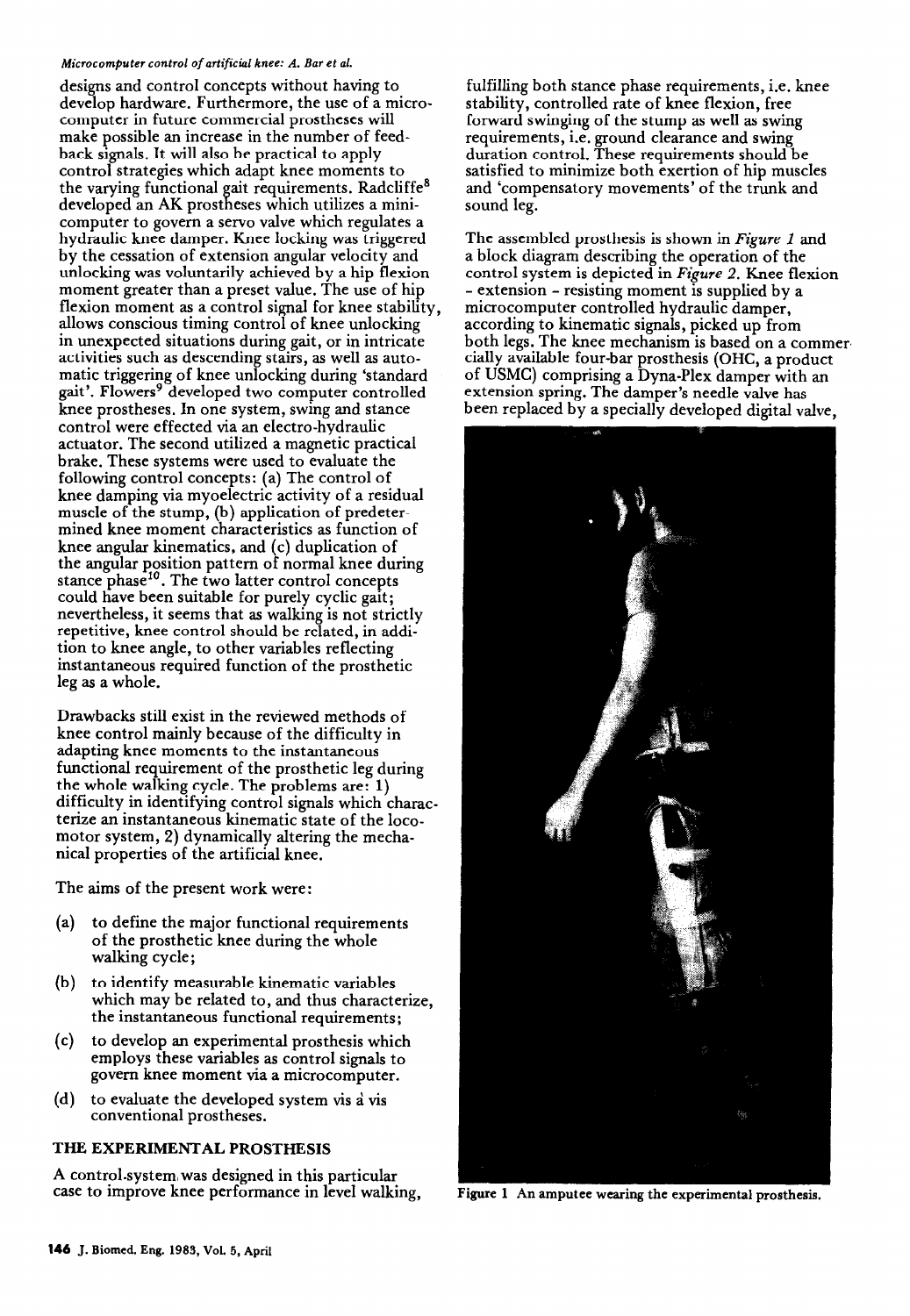

**Figure 2 Control block diagram.** 

having four normally closed orifices, each opened by a solenoid. A computer algorithm selects which of the sixteen possible valve states is to be activated by suitably addressing the electronic solenoid drivers. The choice of damping level is made according to the kinematic state of both legs, as determined by five control signals sampled by the microcomputer at a 50 Hz rate. The control signals are: (1) The angle between the socket and pelvis  $(\theta_H)$ , measured by a potentiometer which is attached to the socket and to a pelvic belt which measures nothing but hip flexion extension angle. (2) Knee angle  $(\theta_K)$ , is measured by potentiometers, attached to two of the four joints that comprise the knee mechanism. (3) Prosthetic foot contact with the ground  $(P)$  is measured by means of three shoe switches installed at heel, mid-sole and fore-foot. Closure of one or more of the switches indicates prosthetic foot contact. Two additional switches are used as separate control signals to indicate: (4) heel contact  $(S_1)$  and (5) fore-foot contact  $(S_2)$  of the sound leg.

The control algorithm is based on division of the walking cycle into ten stages, each characterized by a predetermined damping level. The stages are defined in terms of the analogue variables  $\theta_H$ ,  $\theta_K$ and  $\theta_K$  (rate of change of knee angle), and the digital variables  $P$ ,  $S_1$  and  $S_2$  (1' contact, 0' no contact) as summarized in *Table 1.* 

The basic concept behind stance control in the prosthesis is that knee locking is to be achieved independently of the magnitude and orientation of ground reaction force while knee bending is to be activated spontaneously by ground reaction with minimal hip flexion moment exertion. This concept is applied by locating the knee axis anteriorly to the usual location so that knee flexion moment caused by ground reaction starts earlier than in commonly used prostheses. Knee locking and unlocking are triggered by the sampled kinematic signals, and knee flexion is initiated following the appearance of a knee-unlock signal, when ground reaction applies a flexing moment about the knee.

The rate of knee flexion during stance is controlled

**Table 1 Stage identification by algorithm according to**  measured kinematic state of both legs. (P - prosth. foot contact;  $S_1$  - sound leg heel contact;  $S_2$  - sound leg forefoot contact;  $\theta_K$ ,  $\theta_K$  – prosth. knee angle & angular velocity;  $\theta_H$  - prosth. stump/pelvis angle).

| Stage               | P | $S_{1}$ | $S_{2}$ | $\theta_K$                               | $\theta_K$    | $\theta H$                 |
|---------------------|---|---------|---------|------------------------------------------|---------------|----------------------------|
| 1                   | 1 | 0       | 0       |                                          |               | $> \theta_{H1}$            |
| $\boldsymbol{2}$    | 1 | 0       | 0       |                                          |               | $\leq \theta_{H1}$         |
| 3                   | 1 | 1       | 0       |                                          |               | $\leq \theta_{H1}$         |
| $\ddot{\textbf{4}}$ | 1 |         | ı       |                                          |               | $\leq \theta_{H1}$         |
| 5                   | 0 |         |         | $\leq \theta_{K1}$                       | $\geqslant 0$ |                            |
| 6                   | 0 |         |         | $> \theta_{K1}$                          | $\geqslant 0$ |                            |
| 7                   | 0 |         |         |                                          | < 0           | $\lessdot$ $\theta_{H\!2}$ |
| 8                   | 0 |         |         | $\geq \theta_{K2}$                       | < 0           | $> \theta_{H2}$            |
| 9                   | 0 |         |         | $\theta_{K3} < \theta_{K} < \theta_{K2}$ | < 0           |                            |
| 10                  | 0 |         |         | $<$ $\theta_{K3}$                        |               |                            |

The values for the specific subject were:  $\theta_{H1} = 7^{\circ}$ ;  $\theta_{K1} = 60^{\circ}$ ;  $\theta_{K2}$  = 5°;  $\theta_{K3}$  = 1'

by applying appropriate damping at the mechanism. In choosing damping levels during stance phase, the following considerations have to be accounted for: low damping is desired to enable early knee bending, reducing the peak value of hip extension angle at the end of stance phase, shortening the time required to swing the thigh forward at later stages and lowering the trajectory of the body centre of mass. Conversely too little damping may cause the amputee to feel unstable and cause excessive loading rate on the sound leg.

Stance and swing phases on the prosthetic leg have been divided into four and six stages, respectively. Stage 1 starts when heel contact of the prosthetic leg is detected  $(P = 1)$  and ends when the hip angle  $\theta_H$  reaches a preset negative value  $(\theta_H = -\theta_{H_1})$ which corresponds to knee unlocking. During this stage, knee stability is achieved by closing all solenoid valve orifices which hydraulically lock the knee.

The next three stages are concerned with prosthesis stance to swing phase transition control. During these stages the knee must bend, while the prosthesis still bears all, or part, of body weight.

Stage 2 starts when  $\theta_H = -\theta_{H_1}$  and ends with the detection of sound leg heel contact on the sound leg  $(S_1 = 1)$ . During this stage the knee is unlocked. High damping is required as total body weight is supported by the prosthetic leg. Knee bending is necessary towards the end of smgle support to prevent body 'pivot' over the prosthetic fore-foot.

Knee axis location was adjusted to give small flexion moment about the knee at 'normal' standing due to ground reaction. The value of hip extension angle  $\theta_{H1}$ , which triggered knee unlocking, was set outside the range of hip angles present in standing, thus ensuring knee locking at standing while permitting early knee bending in walking.

Stage 3 starts at the initiation of double support as detected by heel contact of the sound leg  $(S_1 = 1)$ .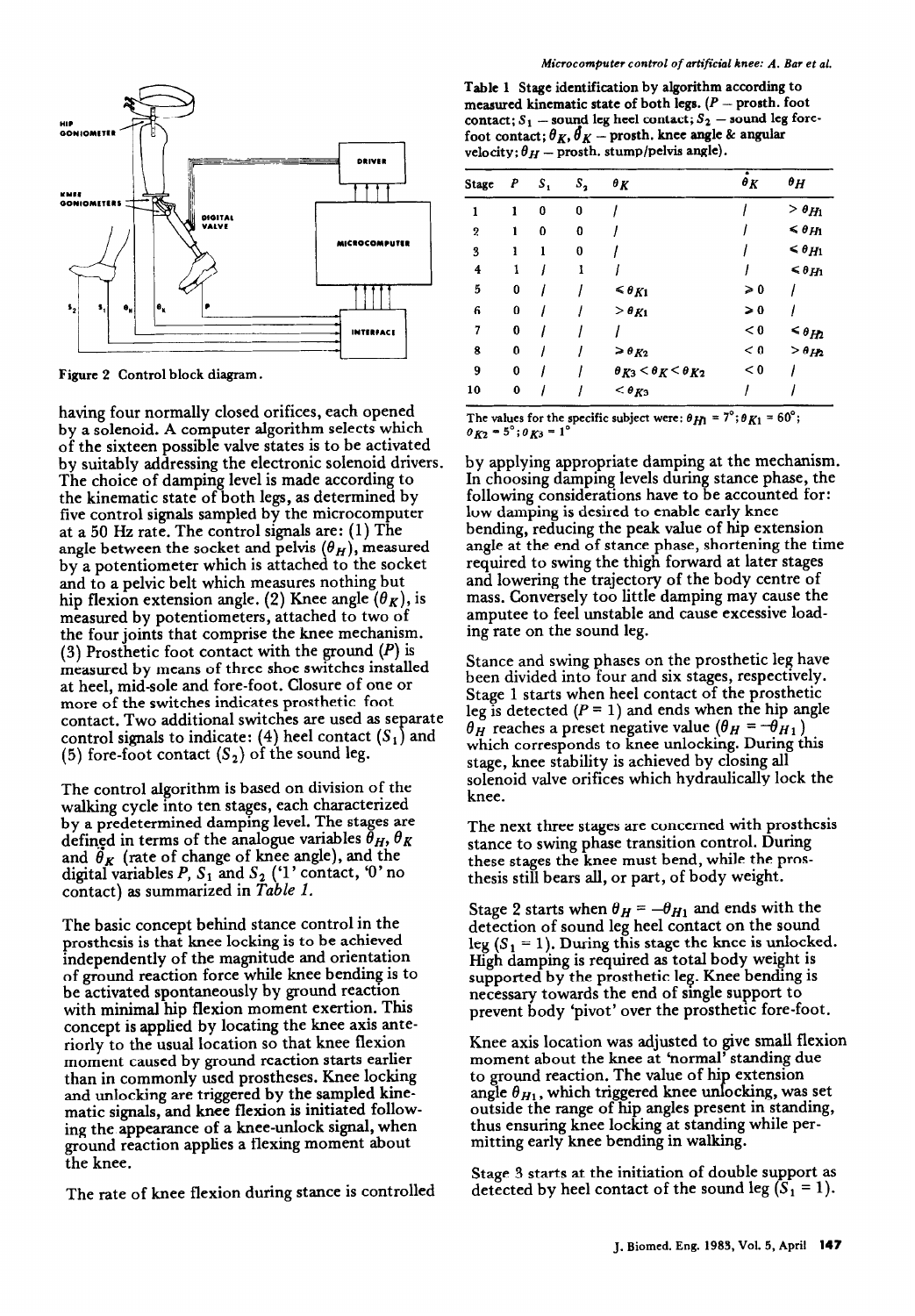### *Microcomputer control of* **artificial** *knee: A. Bar et al.*

It ends when the fore-foot of the sound leg hits the ground  $(S_2 = 1)$ . At this stage, knee damping is reduced as compared to stage 2, because the sound leg starts to bear load and shares in stability control.

Stage 4, the last of the stance phases, starts at 'foot-flat' of the sound leg  $(S_2 = 1)$  and ends when contact between the prosthetic foot and the ground ceases  $(P = 0)$ . Damping is further reduced at this -stage, to avoid dragging the top of the foot during transition to the swing phase.

The main considerations in establishing knee control strategy for the swing phase were concerned with (a) reduction of swing period, (b) achievement of ground clearance without investing excessive compensatory body movements and (c) reduction of hip muscular involvement in flexing and extending the knee.

During the first two stages of the swing phase, i.e. stages 5 and 6, knee flexion angle reaches its maximal level, i.e. large enough to give sufficient ground clearance at later stages, and small enough to shorten swing period. Stage 5 starts at the initiation of swing phase  $(P = 0)$  and ends when knee angle reaches a preset level  $(\theta_K = \theta_{K1})$  quite close to maximum required flexion. To ensure sufficient flexion in minimal time, the damping during this stage, is at a minimum. Stage 6 is present in the control routine **Only if**  $\sigma_{K_2} = \sigma_{K_1}$  **is reached, at non zero angular** velocity ( $\theta_K > 0$ ), and ends at full flexion ( $\theta_K = 0$ ); during this stage high damping is applied to limit knee flexion.

Stage 7 starts at the beginning of knee extension  $(\theta_K < 0)$  and ends when hip flexion angle reaches a preset positive value ( $\theta_H = \theta_{H2}$ ), which means the foot has already passed its lowest position and cleared the ground. Here high damping is applied to delay knee extension. To guarantee ground clearance, the foot was located posteriorly from normal location; possible because knee stability during stance does not depend on the location of ground reaction relative to the leg.

When  $\theta_H = \theta_{H2}$  is reached, stage 8 starts. Now the knee is extended with minimal damping. The energy stored in the extension spring is released, assisting in swinging the shank forward. Due to the low damping at both flexion and extension of the knee (stages 5 and 8), and due to the delay caused to knee extension at stage  $7$  to ensure ground clearance, the amount of elastic energy which may be utilized tor knee extension, is much larger in the present system as compared to systems incorporating a single valve setting. The extra energy storage was achieved by high prestressing of the extension spring, compensating for the delay presented by stage 7, to shorten the swing phase period.

Stage 9 covers the last five degrees of knee extension (0°  $< \theta_K < 5$ °). The damping in this stage is increased to attenuate the impact occurring at full knee extension. Stage 10, the last control stage,

starts immediately when full knee extension is reached. The knee is being hydraulically locked to prepare it for load carrying at heel contact (stage 1) and to avoid the need for exertion of a hip extension moment as commonly used at this stage by AK amputees. In cases where full extension is not reached at the end of swing phase, the knee locks at heel contact  $(P = 1, \text{stage } 1)$ .

# EXPERIMENTAL RESULTS

Experiments were conducted to optimize the constructed system's control parameters and to evaluate the prosthesis performance in walking. Gait trials were performed on the same throughknee amputee, the first author of this paper, whose normal prosthesis was basically the same as the experimental one, except that it uses a manually adjusted pre-set orifice to control hydraulic damping. The trials were confined to the laboratory because of umbilical links to the power supplies and to the micro computer (Sintel 8085). The parameters to be optimized were: (1) threshold levels of knee and hip angles and knee angular velocity, which define transitions between control stages. (2) Foot switch locations on the sole of the shoes, which determine timing of stage transitions. (3) Damping level at each control stage. (4) Anteroposterior location of knee axis, determining the time when knee bending starts. (5) Location of the foot relative to the shank ensuring ground clearance and affecting initiation of knee bending. (6) Coefficient and amount of pre-stress of the extension spring. Changes in adjustment of control parameters were followed by training periods. These were found, in many cases, to be longer than accommodation periods for standard alignment sessions, due to differences in both control principle and amputee's sensation differences between the normal and the experimental prosthesis. The main phenomenon which required long accommodations was early knee bending during stance (stage 2). Decisions regarding changes in adjustment of control parameters were based mainly on the amputee's subjective evaluation of the situation. To assist in the interpretation of the control system's operation, the control signals  $\theta_K$ ,  $\theta_H$ , P, S<sub>1</sub> and S<sub>2</sub>, together with the valve command signals were sampled by a PDP 11/55 minicomputer at a rate of 50 Hz; the sampled data was displayed on a graphic terminal in the form shown in *Figure* 3. In the early stages of the experimental work, the ratio between orifice areas in the solenoidic valve was 1:2:4:8, giving sixteen damping levels (including complete locking.) The smallest orifice was 0.6 mm in diameter. System performance was satisfactory at low damping levels but better resolution was necessary at higher levels. Several combinations of orifice sizes were tested. The most satisfactory results occurred for orifice areas ratio of 1:1.36:2.77:9, the smallest orifice remaining constant as before. This combination was also satisfactory in view of the control strategy. It was found that a change in damping levels requiring some apertures to close while others were opening caused a non-monotonic change in damping delay because of opening-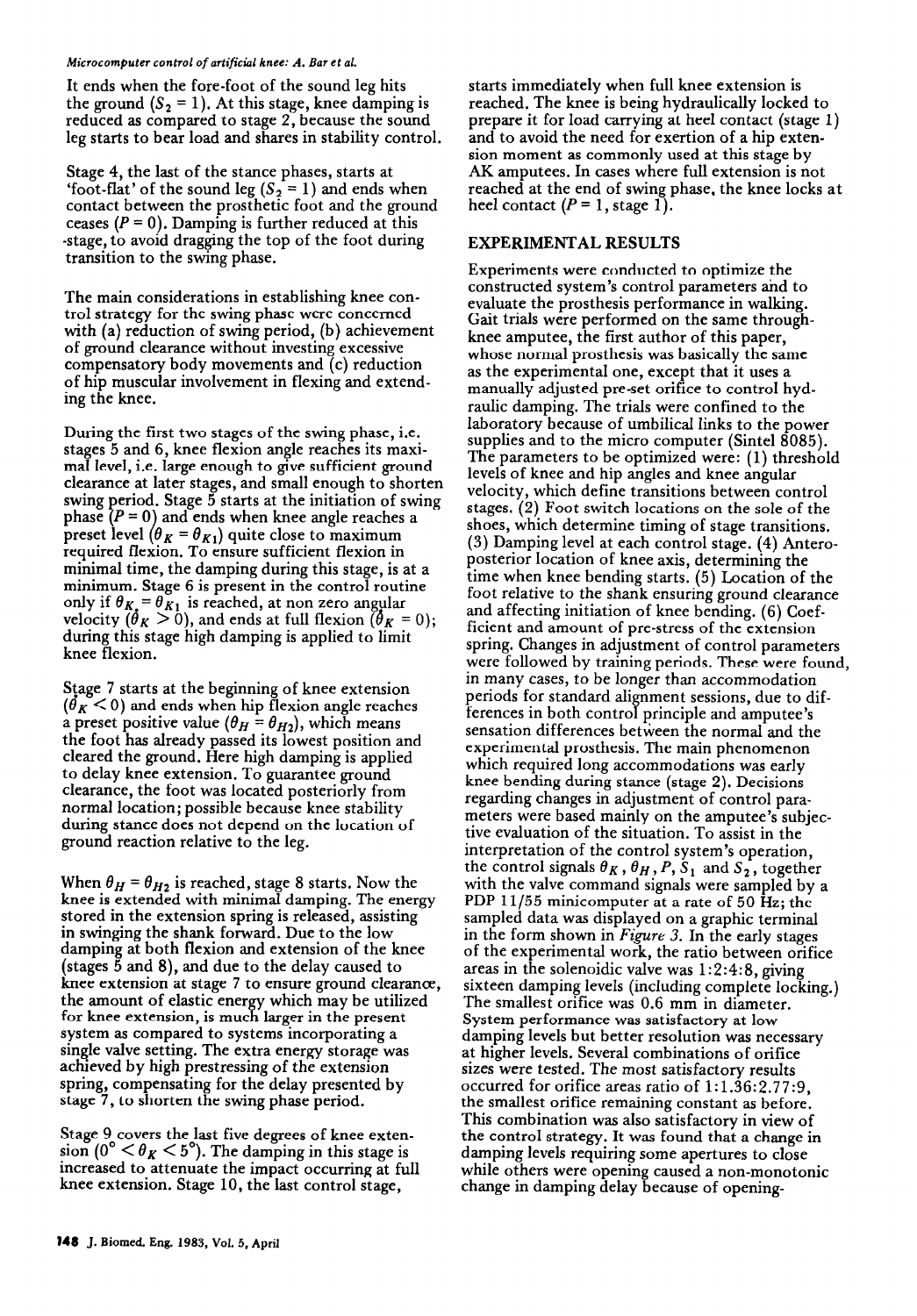closing differences. Such transitions caused discomfort to the amputee. The ultimate ratio between orifice areas led to monotonic transitions for the specific prosthesis control strategy. The performance of the system at walking speeds of 2.0, 3.6 and 5.1 km/h, is depicted in *Figure 3, 3.6* km/h being 'free walking' velocity. The figure represents optimal settings of the control parameters each arrived after repeated walking trials at the specific speed. The valve state curves represent the total area of valve openings. No changes of control parameters other than damping were made at a transition from one speed to another. It is evident that differences in optimal valve states exist towards the end of stance phase and at about mid-swing, for different walking speeds. In states 2, 3 and  $\bar{4}$ , lower damping is required as walking speed is increased. This is explamed by the larger knee-angular-velocity required as speed increases. Another phenomenon observed from *Figure 3* is that the time interval between Foot-Flat (FF) on the sound leg and Toe-Off (TO) of the prosthesis shortens as walking speed increases, which shortens stage 4 to zero at  $5.1$  km/h. It should be noted that inclusion of foot switch signals from the

**PEXFORHWCE CURVES** 

#### ( 5.1 Kn/H ) rf\_\_\_\_\_\_\_y- \_ \_ \_ --9 PRosTnEsIs **TO ,. .** (\_ **. . !XllND LEG ?\_**  10 **VALVE (CLOSED)** د ا ۰l 40 HIP ANGLE DEGREES KNEE ANGLE  $\Omega$  $-40$ (OPEN) ( 3.6 **KM/H ) I-IS TO HS ~----\_-----+\_----\_-\_, -TM-IS ..\_\_\_. T,c \_.\_.............\_\_\_\_.\_\_\_\_\_ !j?! ,......-....................... -D LEG**  <sup>1</sup>**FF**  10 **VALVE**  $\times$  CLOSED) ا ہ 40 **;'**  HIP ANGLE DEGREES KNEE Wi6LE  $\mathbf 0$ -40 (OPEN) ( **2.0 Ktl/H t**   $H^0$   $\rightarrow$   $\rightarrow$   $\rightarrow$   $\rightarrow$   $\rightarrow$   $H^0$  **PROSTHESIS \_y! HS SOUND LEG** 10 **VALVE** (CLOSED)  $\bullet$ 40 HIP ANGLE DEGREE KNEE ANGLE O  $-40$ (OPEN) 0:o **0:s 1:2 I:6 TIME , SEC.**

**Figure 3 Valve state as related to kinematic inputs during a single walking cycle, at three walking speeds.** 

### *Microcomputer control of artificial knee: A. Bar et al.*

sound leg  $(S_1 \text{ and } S_2)$  as control signals, significantly improved walking performance. Initially, such switches were not included, and high damping was maintained until nearly the end of prosthetic stance phase, with consequent difficulties in knee bending. Direct information of sound leg's heelcontact and foot-flat, permitted a decrease in knee damping without compromising walking stability.

During swing phase, stage 6 was found to occur exclusively at high walking speed. At lower speeds, knee flexion never reached the threshold level  $\theta_{K1}$ . It was not necessary to reduce  $\theta_{K1}$  at lower speeds, because resistance of the extension spring was sufficient to limit knee flexion. In stage 7, the damping level had to be reduced with increasing walking speed, due to the larger knee flexion angle obtained at higher speeds. The resulting duration of stage 7 is shorter with increased speed since hip flexion causes the threshold level of  $\theta_{H2}$  to be reached more quickly.

The newly developed control system has proven to be significantly advantageous when compared to the single valve system of a normal prosthesis. The two most appreciated features of the controlled prosthesis were: (1) lower effort required from prosthetic side hip muscles for knee stabilization and bending initiation. (2) the sensation of thigh motion equality in both legs.

# **CONCLUSIONS**

The aim of the presented project was to evaluate the concept of "adaptive knee control" in level walking. Emphasis was given to the choice of control signals and algorithm and to the practical aspects concerned with the manufacturing of a self contained prosthesis for general use. For example, the use of multiple goniometers and foot switches does not lend itself to general prosthesis applications. Experiments were confined to the laboratory and the amputee was connected by umbilical links to the power supplies and to the microcomputer.

At present, the system has been tested on just one amputee, the first author of this paper. Further experiments will be carried out on several amputees, in order to examine the universality of the algorithm and the function of personal biases. It should be noted that selection of the system's parameters is required for any individual amputee.

The following conclusions were derived from the level walking trials:

1. Integrating measured kinematic information for walking-stage identification, makes it possible to precisely and reliably adapt the level of knee damping to the instantaneous functional requirement for the knee. To achieve reliability without compromising functional quality, the control strategy must rely on both knee kinematics and 'external' signals arriving from other sources.